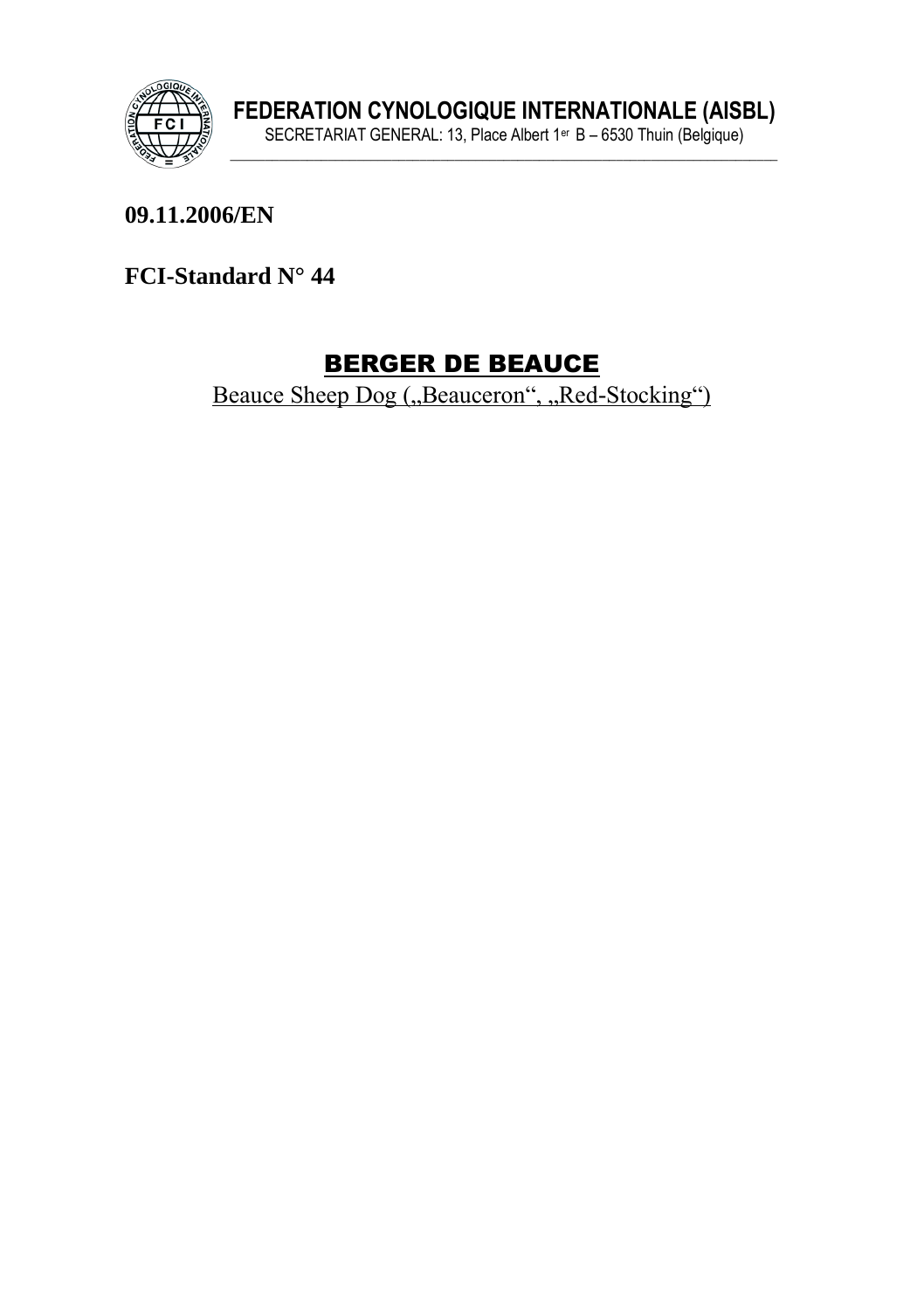**TRANSLATION**: John Miller, Raymond Triquet. Official language (FR).

**ORIGIN**: France.

### **DATE OF PUBLICATION OF THE OFFICIAL VALID STANDARD**: 25.10.06.

**UTILIZATION**: Sheepdog and Guard Dog.

| <b>FCI-CLASSIFICATION:</b> |                     | Group 1 Sheepdogs and Cattle |  |
|----------------------------|---------------------|------------------------------|--|
|                            |                     | Dogs (except Swiss           |  |
|                            |                     | Cattle Dogs).                |  |
|                            |                     | Section 1 Sheepdogs.         |  |
|                            | With working trial. |                              |  |

**BRIEF HISTORICAL SUMMARY**: "Beauce Dog", "Beauceron" and "Red-Stocking" were the names chosen at the end of the XIX century to designate these ancient French Sheepdogs of the plains, all of the same type, with smooth hair on the head, a harsh, short coat and ears normally cropped. The body had tan markings, notably at the extremities of the four legs, which led the breeders at that time to call these dogs "Red-Stockings". The coat was commonly black and tan but there were also grey, entirely black and even wholly tan dogs. These dogs were bred and selected for their aptitude to conduct and guard flocks of sheep.

**GENERAL APPEARANCE**: The Beauce Sheepdog is big, solid, hardy, powerful, well built and muscular, but without lumber.

**IMORTANT PROPORTIONS**: The Beauce Sheepdog is medium in all its proportions. The length of the body from the point of the shoulder to the point of the buttock should be slightly greater than the height at the withers.

The head is long: 2/5 the height at the withers. The height and width of the head are slightly less than half its total length. The skull and muzzle are of equal length.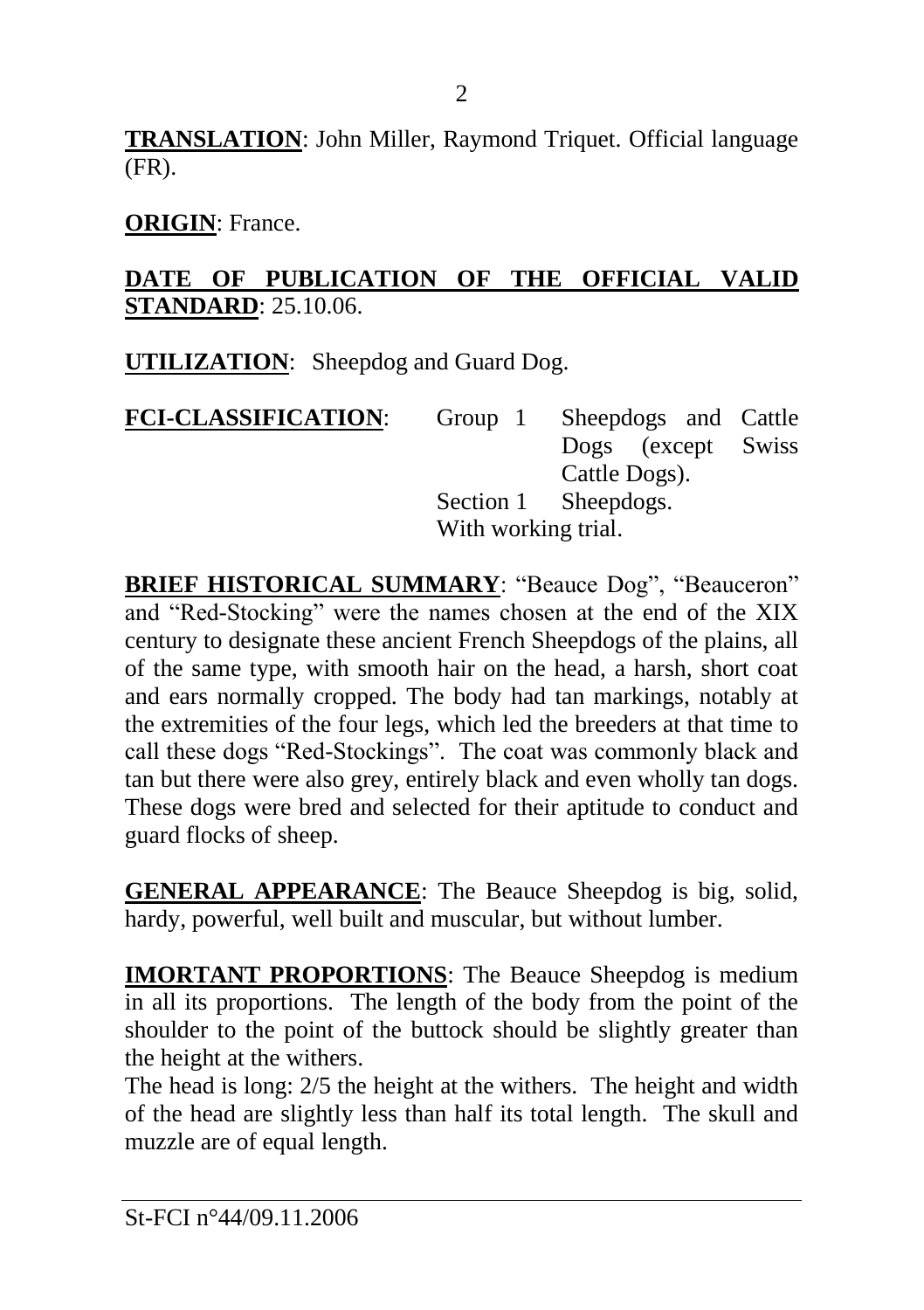**BEHAVIOUR / TEMPERAMENT:** Frank approach and selfassured. The expression is candid, never mean timid or worried. The character of the Beauceron should be gentle and fearless.

**HEAD**: The head is well chiselled with harmonious lines. Seen in profile, the toplines of skull and muzzle lie roughly in parallel planes.

#### CRANIAL REGION:

Skull: Flat or slightly rounded from one side to the other. The median groove is only slightly marked, the occipital protuberance can be seen on the summit of the skull.

Stop: The stop is only slightly pronounced and is equidistant from the occiput and the end of the muzzle.

#### FACIAL REGION:

Nose: Proportionate to the muzzle, well developed, never split and always black.

Muzzle: Neither narrow or pointed.

Lips: Firm and always well pigmented. The upper lip should overlap the lower without any looseness. At their commissure, the lips should initiate a very slight pouch which should stay firm.

Jaws/Teeth: Strong teeth with a scissor bite.

**EYES**: Horizontal, slightly oval in shape. The iris should be dark brown, and in any case never lighter than dark hazel even if the tan is light coloured. For the harlequin variety, wall eyes are admitted.

**EARS**: Set high. Ears are half-pricked or drop-ears. They should not be plastered **against the cheeks**. They are flat and rather short. The length of the ear should be half the length of the head.

**NECK**: Muscular, of good length, united harmoniously with the shoulders.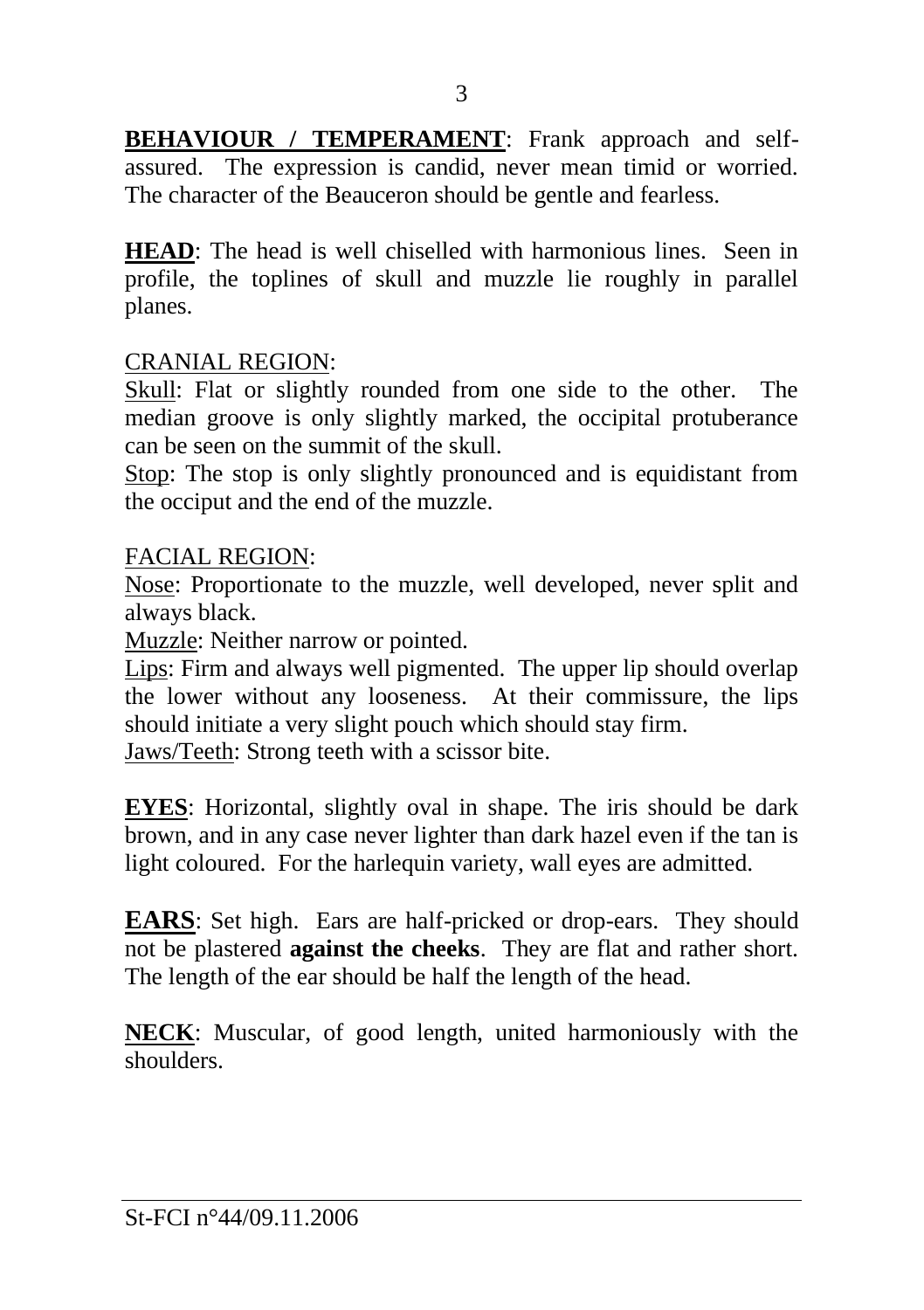## **BODY**:

Topline: The back is straight. The loin is short, broad and well muscled. The croup is only slightly inclined.

Withers: Quite visible.

Chest: The girth of the chest is greater than the height at the withers by more than one fifth. The chest is well let down to the point of the elbow. It is wide deep and long.

**TAIL**: Whole, carried low, it reaches at least to the hock, without deviating, forming a slight hook in the form of a "J". When in action, the tail can be carried higher, an extension of the topline.

# **LIMBS**

FOREQUARTERS: Upright when seen from the front or in profile.

Shoulder: Sloping and moderately long.

Forearm: Muscled.

Feet: Large, round, compact. The nails are always black. The pads are hard but nevertheless resilient.

HINDQUARTERS: Upright when seen from profile and from behind.

Thigh: Wide and muscled.

Hock joint: Substantial, not too close to the ground, the point situated roughly at ¼ the height at the withers, forming a well open angle with the second thigh.

Metatarsals (Rear Pasterns): Vertical, slightly further back than the point of the buttock.

Dewclaws: By tradition, shepherds are much attached to the conservation of double dewclaws. The dewclaws form well separated "thumbs" with nails, placed rather close to the foot.

Feet: Large, round, compact.

**GAIT / MOVEMENT**: Supple and free. The limbs move well in line. The Beauce Sheepdog should have an extended trot with long reaching movement.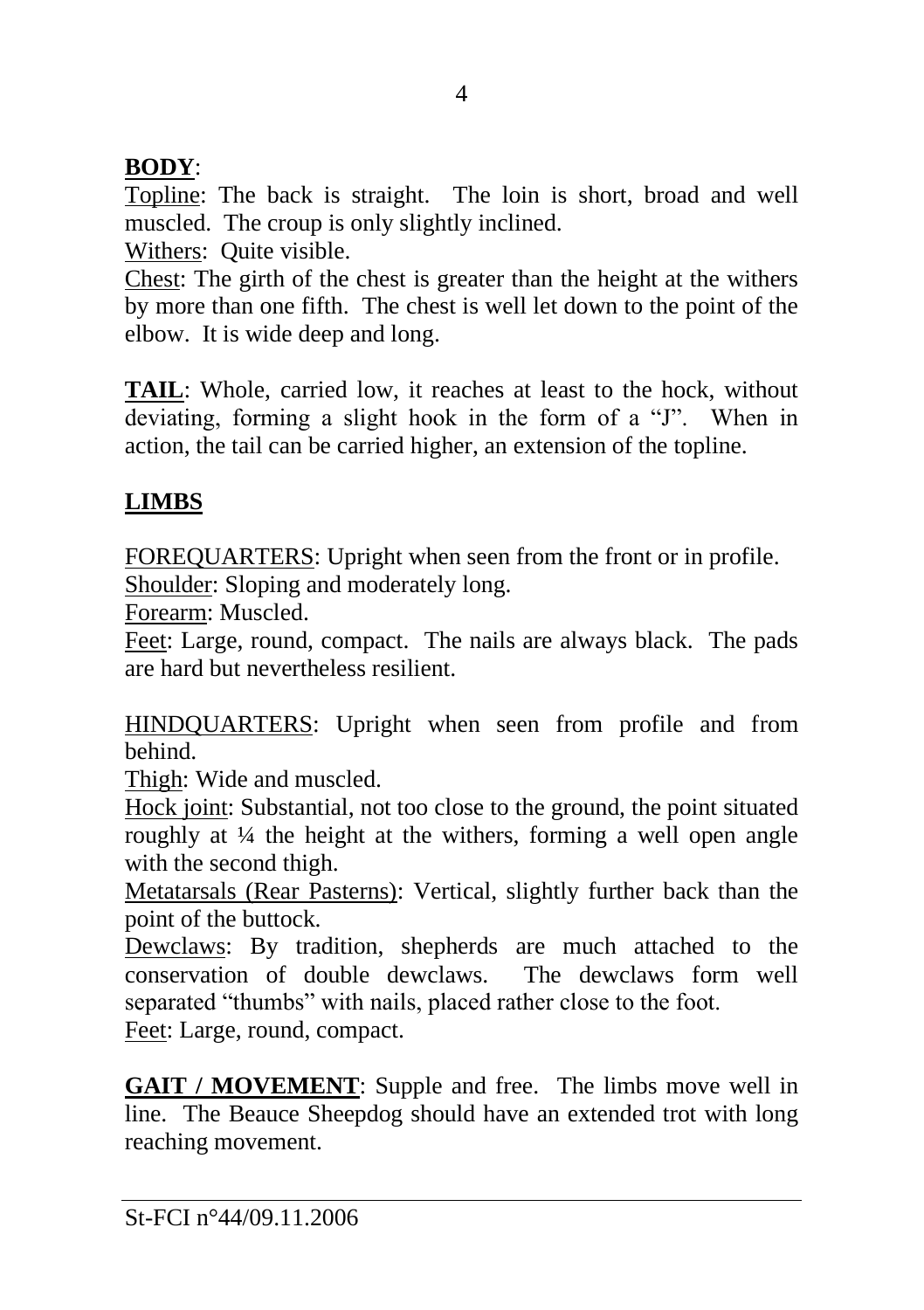## **COAT**

Hair: Smooth on the head, short, thick, firm and lying close to the body, 3 to 4 cm in length. The buttocks and the underside of the tail are lightly but obligatorily fringed. The undercoat is short, fine, dense and downy, preferably mouse grey, very close, and can't be seen through the top coat.

### Colour:

- a) Black and tan (Black with tan markings): "red stockings". The black is pure black and the tan, red squirrel coloured. The tan markings are distributed as follows:
	- Spots over the eyes.
	- On the sides of the muzzle, diminishing gradually on the cheeks, never attaining under the ear.
	- On the chest, preferably two spots.
	- Under the neck.
	- Under the tail
	- On the legs, disappearing progressively while rising. without covering in any case more than 1/3 of the leg and rising slightly higher on the inside.
- b) Harlequin (blue-mottled with tan markings) : grey, black and tan, the coat being black and grey in equal parts, the spots well distributed, with sometimes a predominance of black. The tan markings are the same as for the black and tan.

A faint while spot on the chest is tolerated.

# **SIZE**:

Height at the withers: Male: from 65 cm to 70 cm. Female: from 61 cm to 68 cm.

**FAULTS**: Any departure from the foregoing points should be considered a fault and the seriousness with which the fault should be regarded should be in exact proportion to its degree and its effect upon the health and welfare of the dog.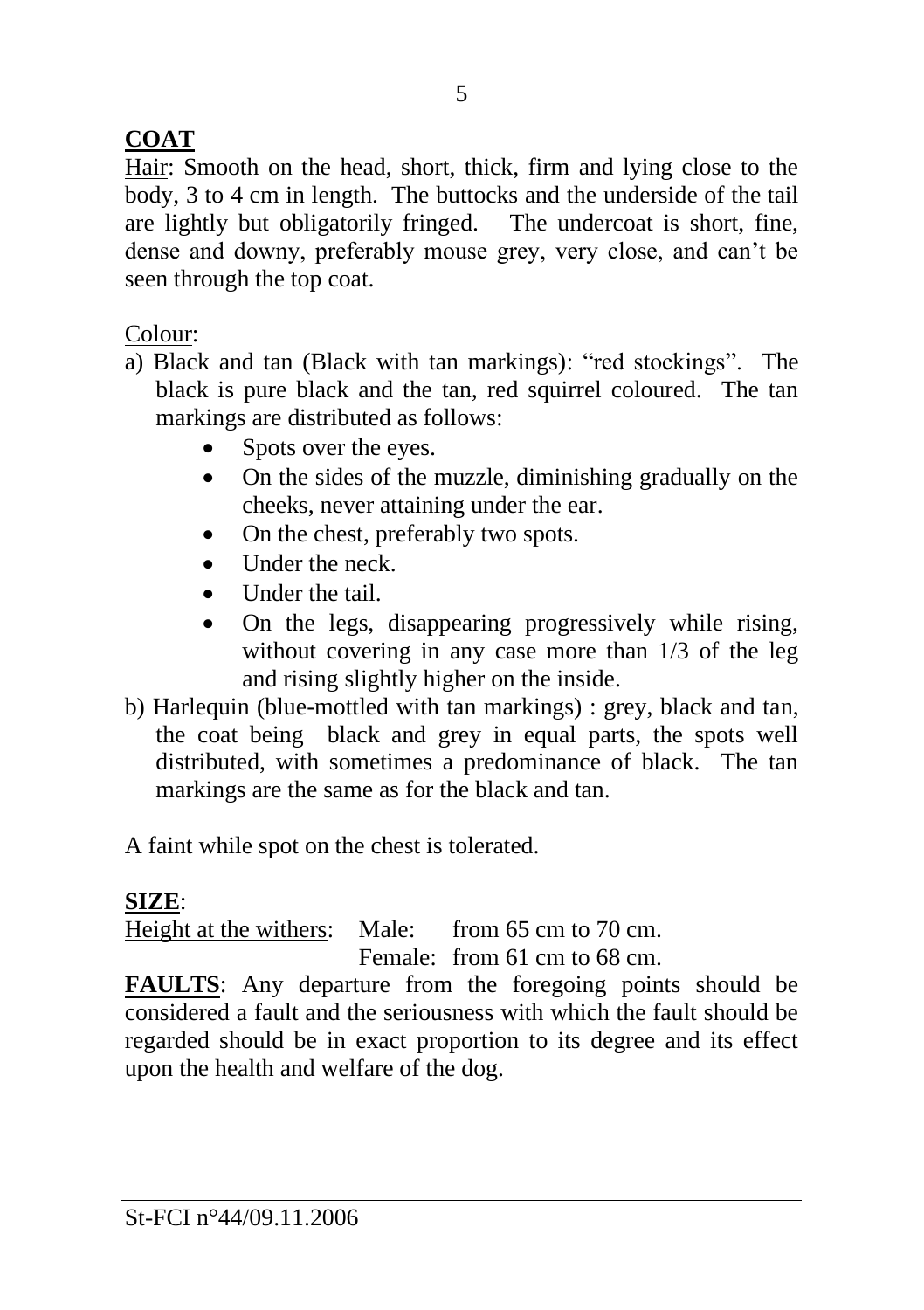## **DISQUALIFYING FAULTS**:

- Aggressive or overly shy.
- Any dog clearly showing physical or behavioural.
- Size outside the standard limits.
- Too light-boned.
- Eyes too light, or wall eyes (except for harlequins).
- Split nose, of a colour other than black, with unpigmented areas.
- Overshot or undershot with loss of contact, absence of 3 or more teeth (the first premolars not counting).
- **Natural ears carried totally upright and firm.**
- Rear feet turned excessively to the exterior.
- Simple dewclaws or absence of dewclaws on hind legs.
- Shortened tail or tail carried over the back.
- Coat: Colour and texture other than those defined by the standard. Complete absence of tan markings. Shaggy coat. Well defined, quite visible white spot on chest. For the harlequin variety: too much grey, black on one side and grey on the other, head entirely grey (absence of black).

## **N.B.**:

- Male animals should have two apparently normal testicles fully descended into the scrotum.
- Only functionally and clinically healthy dogs, with breed typical conformation, should be used for breeding.